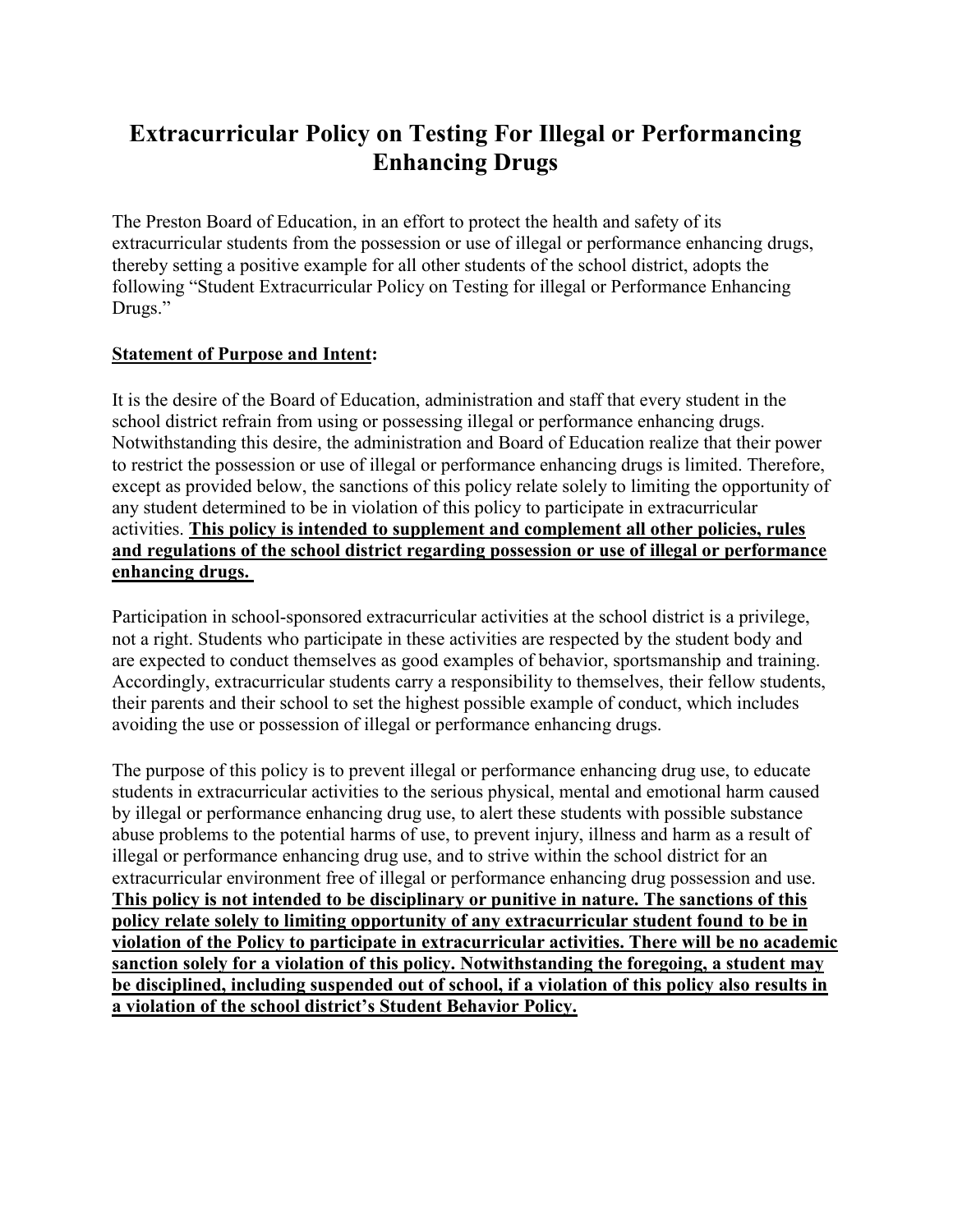#### **Definitions:**

1. "Extracurricular Activity Student" means a  $7<sup>th</sup> - 12<sup>th</sup>$  grade member of The Preston School District sponsored extracurricular activity.

2. "School District" means Independent School District I-56 of Okmulgee County, Oklahoma, also known as The Preston School District.

3. "Illegal drugs" means any substance which an individual may not sell, possess, use, distribute or purchase under either federal or Oklahoma law. "Illegal drugs" includes, but is not limited to, all scheduled drugs as defined by the Oklahoma Uniform Controlled Dangerous Substance Act, all prescription drugs obtained without authorization and all prescribed and over-the-counter drugs being used for an abusive purpose, and paraphernalia to use such drugs.

4. "Performance enhancing" drugs include anabolic steroids and any other natural or synthetic substance used to increase muscle mass, strength, endurance, speed or other abilities. The term "performance enhancing drugs" does not include dietary or nutritional supplements such as vitamins, minerals, and proteins, which can be lawfully purchased in over-the-counter transactions.

5. "Drug use test" means a chemical test administered for the purpose of determining the presence or absence of illegal, or performance enhancing chemical substances or their metabolites in a student's urine.

6. "Random selection basis" means a mechanism for selecting extracurricular student for drug use testing that: results in an equal probability that any extracurricular student will be subject to the selection mechanism will be selected, and does not give the school district discretion to waive the selection of any extracurricular student selected under the mechanism.

7. "Positive" when referring to a drug use test administered under this policy means a toxicological test result which is considered to demonstrate the presence of an illegal or a performance enhancing drug or the metabolites thereof using the standards customarily established by the testing laboratory administering the drug use test.

8. "Reasonable suspicion" means a suspicion based on specific personal observations concerning the appearance, speech or behavior of an extracurricular student, and reasonable inferences drawn from these observations in the light of experience. Information provided by a reliable source, if based on personal knowledge, shall constitute reasonable suspicion.

9. "Student" means all students participating in any or all extracurricular activities.

**Participation and Procedures:** Illegal or performance enhancing drug possession or use is incompatible with participation in extracurricular activities on behalf of the school district. For the safety, health and well being of the extracurricular students of the school district, the school district has adopted this policy for use by all participating extracurricular students at the  $6<sup>th</sup> - 12<sup>th</sup>$  grade level. Any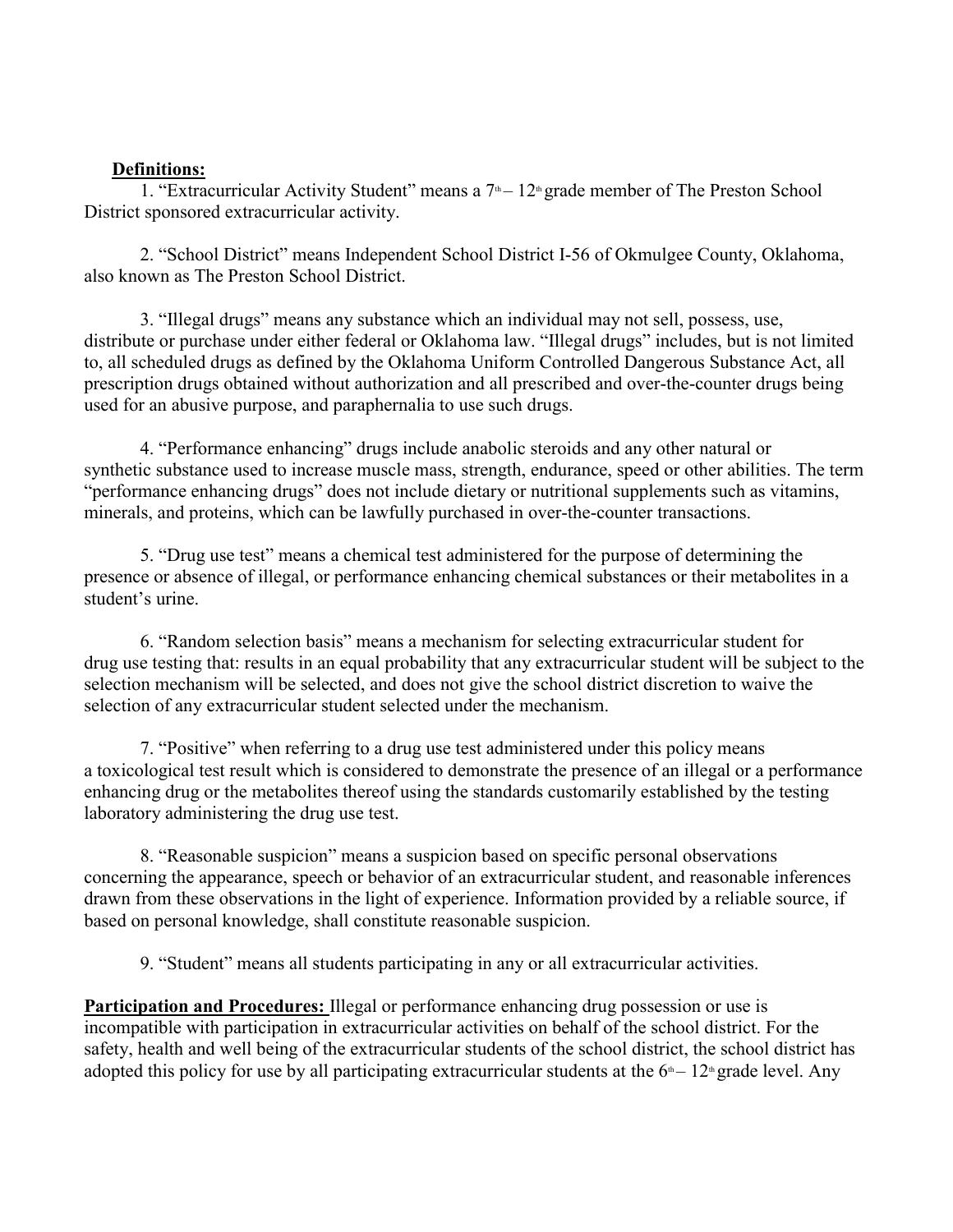extracurricular student found to be in possession of, or having used illegal or performance enhancing drugs, either by observation or drug use test, will be considered to have violated this policy.

Each extracurricular student shall be provided with a copy of this policy and the "Extracurricular Student Illegal or Performance Enhancing Drug Contract" ("The Contract") which shall be read, signed and dated by the participating student, parent or custodial guardian and a sponsor or coach before such student shall be eligible to practice or participate in any extracurricular activity. No student shall be allowed to practice or participate in any extracurricular activity unless the student has returned the properly signed contract.

The activities director and applicable coach/sponsor shall be responsible for determining whether a violation of this policy has occurred when an observation of possession or use of illegal drug by an extracurricular student has been reported. If a violation of the policy is determined to have occurred, the activities director will contact the extracurricular

student, the head coach or sponsor, the applicable principal and the parent or custodial guardian of the student and schedule a conference. At the conference, the violation of the policy will be described and the restrictions explained. In addition the activity director will solicit any explanation for the positive result and ask for doctor prescriptions of any drugs that the student was taking that might have affected the outcome of the drug use test. If the student and his/her parent or custodial guardian desires another test of the remaining portion, if any, of the specimen, the activity director will arrange for another test at the same laboratory or at another laboratory agreeable to the activity director. **Any such re-test shall be at the expense of the student and his/her parent or custodial guardian.**

The Contract for illegal or performance enhancing drug use testing shall be to provide a urine sample:

A) As part of the annual physical and/or prior to the start of the season for each activity in which an extracurricular student participates.

B) As chosen by the random selection basis.

C) At any time an extracurricular student is requested by the activities director or sponsor, based on reasonable suspicion, to be tested for illegal or performance enhancing drugs.

Drug use testing for extracurricular students will also be chosen on a random selection basis from a list of all extracurricular students. The school district will determine a number of extracurricular student names to be drawn at random to provide a urine sample for drug use testing for illegal or performance enhancing drugs.

# **The school district will pay all fees for any and all test with the exception of a retest as requested by students and parents.**

Any drug use test required by the school district under the terms of this policy will be administered by or at the direction of a professional laboratory chosen by the school district using scientifically validated toxicological methods. The professional laboratory shall be required to have detailed written specifications to assure chain of custody of the specimens, proper laboratory control and scientific testing.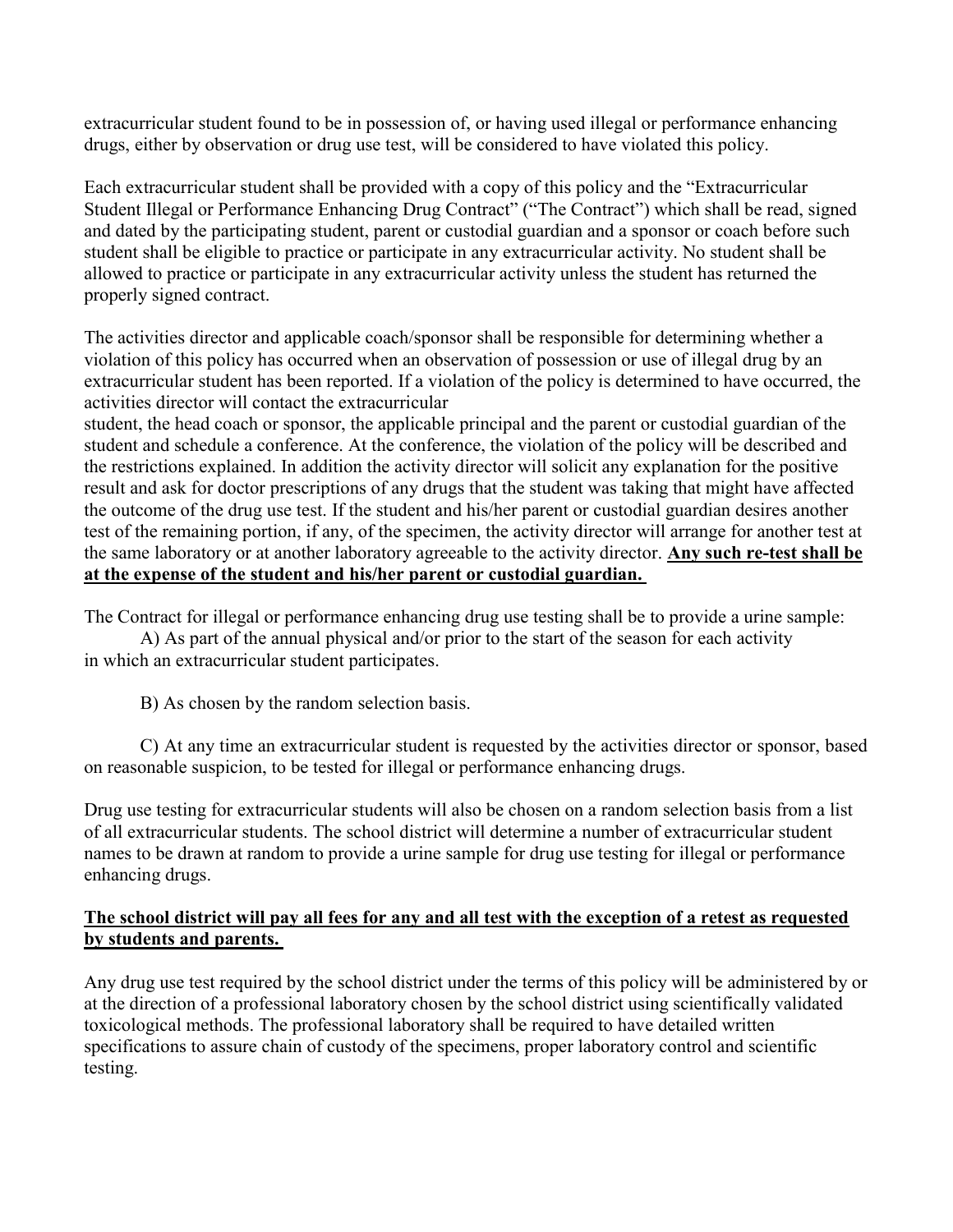All aspects of the drug use testing program, including the taking of specimens, will be conducted so as to safeguard the personal and privacy rights of student to the maximum degree possible. The test specimen shall be obtained in a manner designed to minimize intrusiveness of the procedure. In particular, the specimen must be collected in a restroom or other private facility behind a closed stall. The activities director shall designate a coach or sponsor or adult person of the same sex as the student to accompany the student to a restroom or other private facility behind a closed stall. The monitor **shall not** observe the student while the specimen is being produced, but the monitor shall be present outside the stall. If at any time during the testing procedure the monitor has reason to believe or suspect that a student is tampering with the specimen, the monitor may stop the procedure and inform the activities director who will then determine if a new sample should be obtained. If a student is determined to have tampered with any specimen or otherwise engaged in any conduct which disrupts the testing process of any student, then the student will be deemed to have committed a second offense under this policy and the sanctions for a second offense will be imposed. The monitor shall give each student a form on which the student may list any medications he/she has taken or

any other legitimate reasons for having been in contact with illegal drugs or performance enhancing drugs in the preceding thirty (30) days. The medication list may be submitted to the lab in a sealed and confidential envelope.

If an initial drug use test is positive, the initial test result will be subject to confirmation by a second and different test of the same specimen. The second test will use the gas chromatography/mass spectroscopy technique. A specimen shall not be reported positive unless the second test utilizing the gas chromatography/mass spectrometry procedure is positive for the presence of an illegal drug or performance enhancing drug or the metabolites thereof. The unused portion, if any, of a specimen that tested positive for illegal or performance enhancing drugs shall be preserved by the laboratory for a period of six (6) months.

A student who has been determined by the activities director to be in violation of this policy shall have the right to appeal the decision to the Superintendent or his/her designee(s). Such appeal must be lodged within five (5) business days of notice of the initial report of the offense, during which time the student will remain ineligible to participate in any extracurricular activities. The Superintendent or his/her designee(s) shall then determine whether the original finding was justified. There is no further appeal right from the Superintendent's decision and his/her decision shall be conclusive in all respects. Any necessary interpretation or application of this policy shall be the sole and exclusive judgment and discretion of the Superintendent, which shall be final and nonappealable.

Before a student who has tested positive in an drug use test may rejoin his/her extracurricular activity after a first or second offense, such student may be required to undergo one or more additional drug use tests to determine whether the student is no longer using illegal or performance enhancing drugs. The school district will rely on the opinion of the laboratory which performed or analyzed the additional drug use test in determining whether a positive result in the additional drug use test was produced by illegal or performance enhancing drugs used by the student before the offense or by more recent use.

All documents created pursuant to this policy with regard to any student will be kept in a confidential folder and will never be made a part of the student's cumulative folder nor be considered a "disciplinary" record.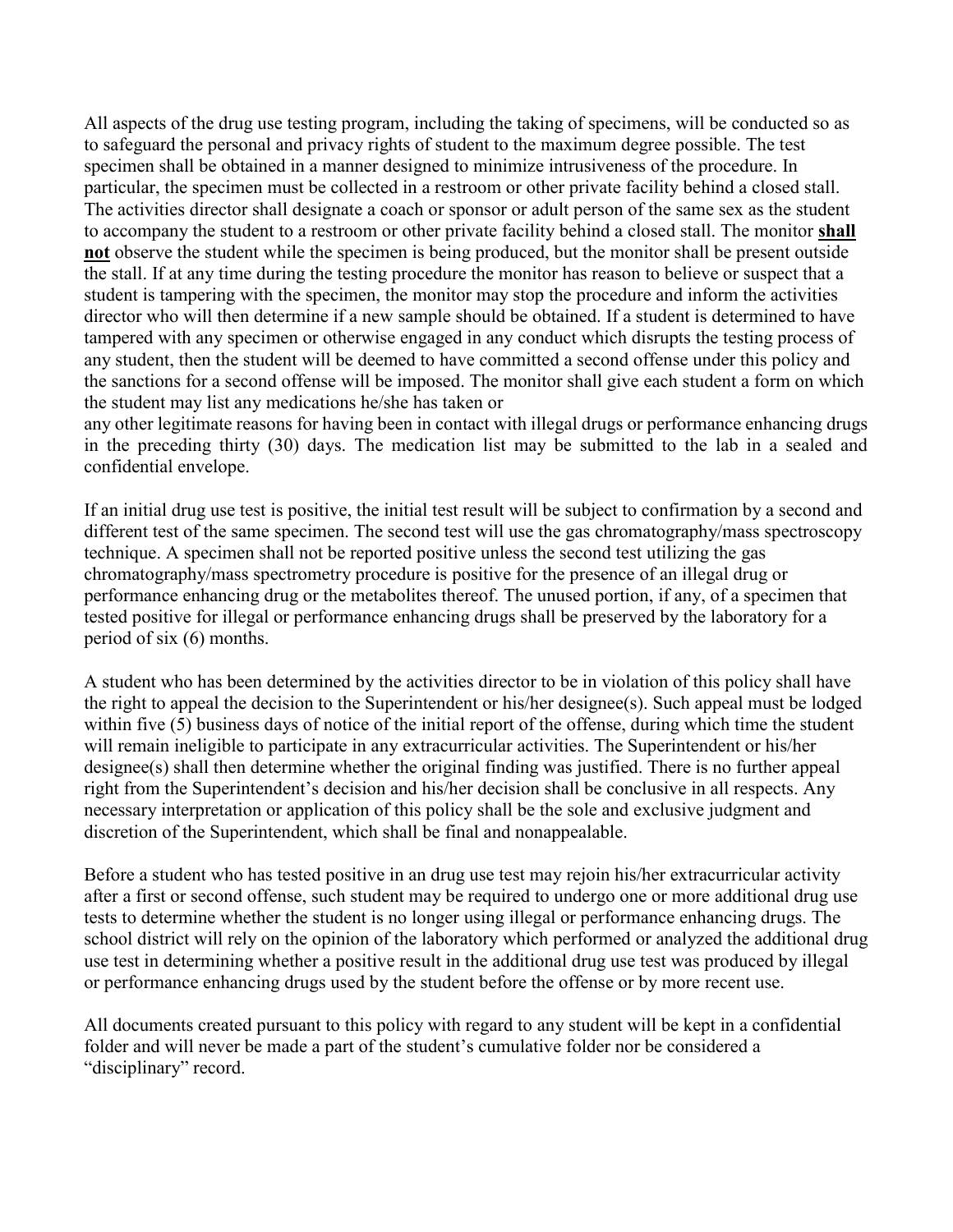# **Violation:**

Any student who is determined by observation or by drug use tests to have violated this policy shall be subject to the loss of the privilege to participate in extracurricular activities and will be offered educational and support assistance to stop using.

# **For the First Offense:**

Suspension from participation in all scheduled extracurricular activities (including all meetings, practices, performances and games & competitions) for 15 school days. In addition, the student and parent or custodial guardian shall successfully complete a program of substance abuse education/counseling provided by the parent and recommended by the school district. This program of education/counseling must be successfully completed prior to the student being restored to eligibility. During the period of any suspension a student will report to a supervised area as determined by the principal.

# **For The Second Offense:**

Complete suspension from participation in all extracurricular activities including all meetings, practices, performances and competition for eighteen (18) continuous and successive school weeks from the date of the determination of a violation or the report of the results of a positive drug use test under this Policy. Such suspension will extend into a succeeding school year if necessary to fulfill the suspension.

# **For The Third Offense:**

Suspension from extracurricular activities for one school calendar year (175 days) which may go into the next school year.

# **Self-Referral**

As an option to the consequences for a first offense only, an extracurricular student may self-refer to the activities director or a coach/sponsor before being notified of a policy violation or prior to being asked or required to submit to a drug use test. A student who self-refers will be allowed to remain active in all extracurricular activities after the following conditions have been fulfilled: a conference has been held with the student, activity director, coach/sponsor and the parent or custodial guardian of the student to discuss the policy violation; a drug use test is provided by the student that is not positive, and a participation commitment by the student and parent for four (4) hours of substance abuse education/counseling provided and funded by the parent and approved by the school. The student or parent must provide documentation of successful completion of this commitment to the activity director. A student who self-refers will, however, be considered to have committed his/her first offense under this policy. A self-referral may be used only once in a student's time in the school district.

# **Refusal to Submit to Drug Use Test**

If, after signing the contract, a student refuses to submit to a drug test authorized under this Policy, such student shall not be eligible to participate in any extracurricular activity including meetings, practices, performances and competitions for eighteen (18) continuous and successive school weeks. Such suspension will extend into a succeeding school year if necessary to fulfill the suspension.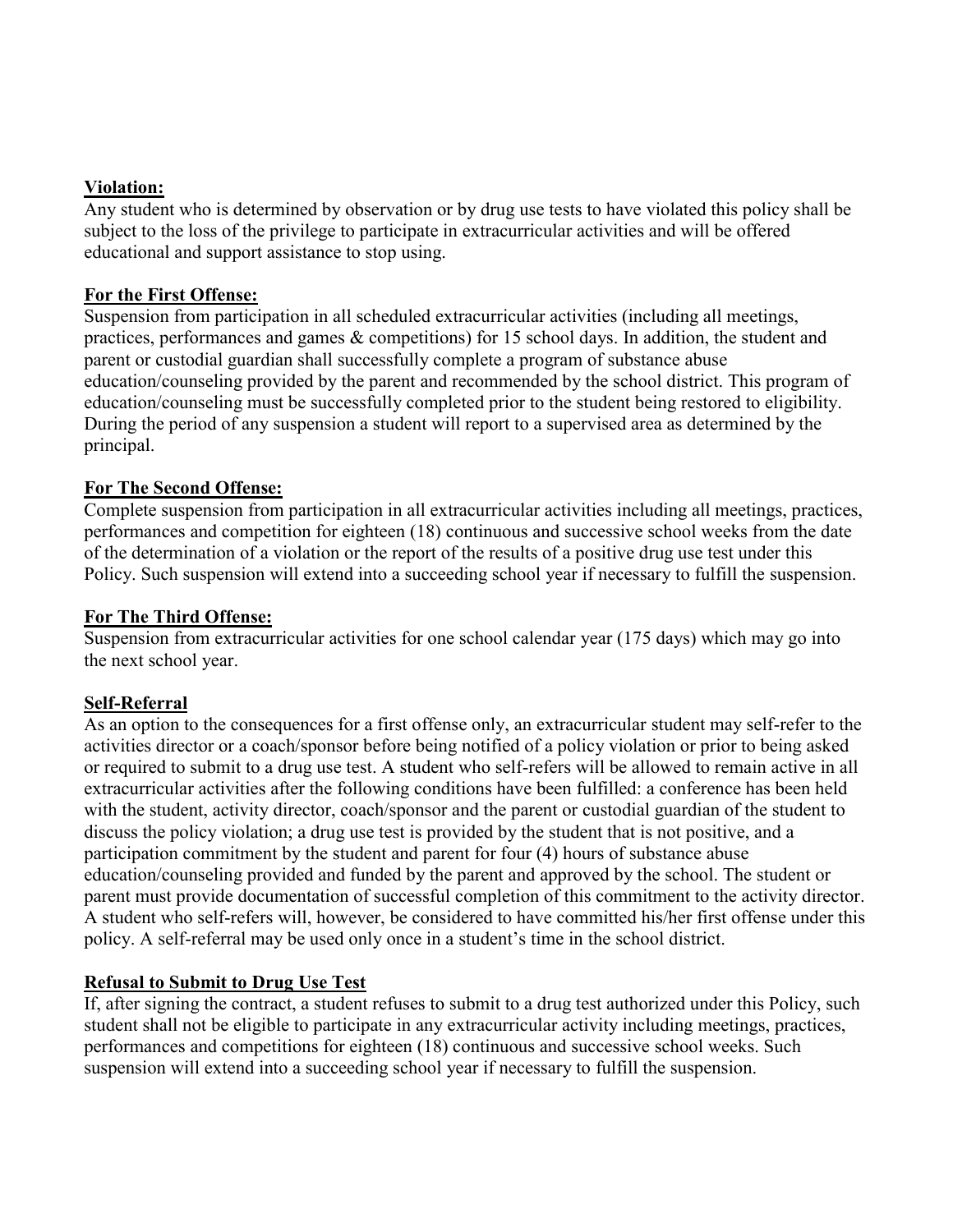# **Preston Public School District Student Drug Testing Consent Form**

#### **Statement of Purpose and Intent**

Participation in school sponsored extracurricular activities at the Preston School District is a privilege. Extracurricular students carry a responsibility to themselves, their fellow students, their parents and their school to set the highest possible examples of conduct, which includes avoiding the use of possession of illegal drugs.

Drug use of any kind is incompatible with participation in extracurricular activities on behalf of the Preston Public School District. For the safety, health, and well being of the student of The Preston Public School District. The Preston Public School District has adopted the attached Extracurricular Student Activities Drug Testing Policy and the Student Drug Testing Consent for use by all participating students of grades  $7<sup>th</sup> - 12<sup>th</sup>$ .

**Participation in Extra-Curricular Activities** Each extra-curricular activity student shall be provided with a copy of the Extracurricular Student Drug Testing Policy and Student Drug Testing Consent which shall be read, signed and dated by the student, parent or custodial guardian, and coach/sponsor before such student shall be eligible to practice or participate in any extracurricular activities. The consent shall be to provide a urine sample: A) As part of their annual eligibility for participation on an annual basis as determined by the administration; B) As chosen by random selection basis; C) At any time requested based on reasonable suspicion to be tested for illegal or performance-enhancing drugs. No student shall be allowed to practice or participate in any extracurricular activity unless the student has returned the properly signed Student Drug Testing Consent.

Student's Last Name First Name Middle Grade

 $\mathcal{L}_\mathcal{L} = \{ \mathcal{L}_\mathcal{L} = \{ \mathcal{L}_\mathcal{L} = \{ \mathcal{L}_\mathcal{L} = \{ \mathcal{L}_\mathcal{L} = \{ \mathcal{L}_\mathcal{L} = \{ \mathcal{L}_\mathcal{L} = \{ \mathcal{L}_\mathcal{L} = \{ \mathcal{L}_\mathcal{L} = \{ \mathcal{L}_\mathcal{L} = \{ \mathcal{L}_\mathcal{L} = \{ \mathcal{L}_\mathcal{L} = \{ \mathcal{L}_\mathcal{L} = \{ \mathcal{L}_\mathcal{L} = \{ \mathcal{L}_\mathcal{$ 

I understand after having read the "Extracurricular Student Activity Drug Testing Policy" and "Student Drug Testing Consent" that, our of care for my safety and health, the Preston Public School District enforces the rules applying to the consumption or possession of illegal and performance-enhancing drugs. As a member of a Preston extracurricular activity, I realize that the personal decision that I make daily in regard to the consumption or possession of illegal or performance-enhancing drugs may affect my health and well-being as well as the possible endangerment of those around me and reflect upon any organization with which I am associated. If I choose to violate school policy regarding the use or possession of illegal or performance enhancing drugs any time while I am involved in in-season or off-season activities. I understand upon determination of that violation I will be subject to the restrictions on my participation as outlined in the Policy.

Signature of Student Date

We have read and understand the Preston Public School District, "Extracurricular Student Drug Testing Policy" and "Student Drug Testing Consent." We desire that the student named above participates in the extracurricular programs of the Preston Public School District, and we hereby voluntarily agree to the subject to its terms. We accept the method of obtaining urine samples, testing and analysis of such specimens, and all other aspects of the program. We further agree and consent to the disclosure of the sampling, testing and results as provided in this program.

Signature of Parent or Custodial Guardian Date